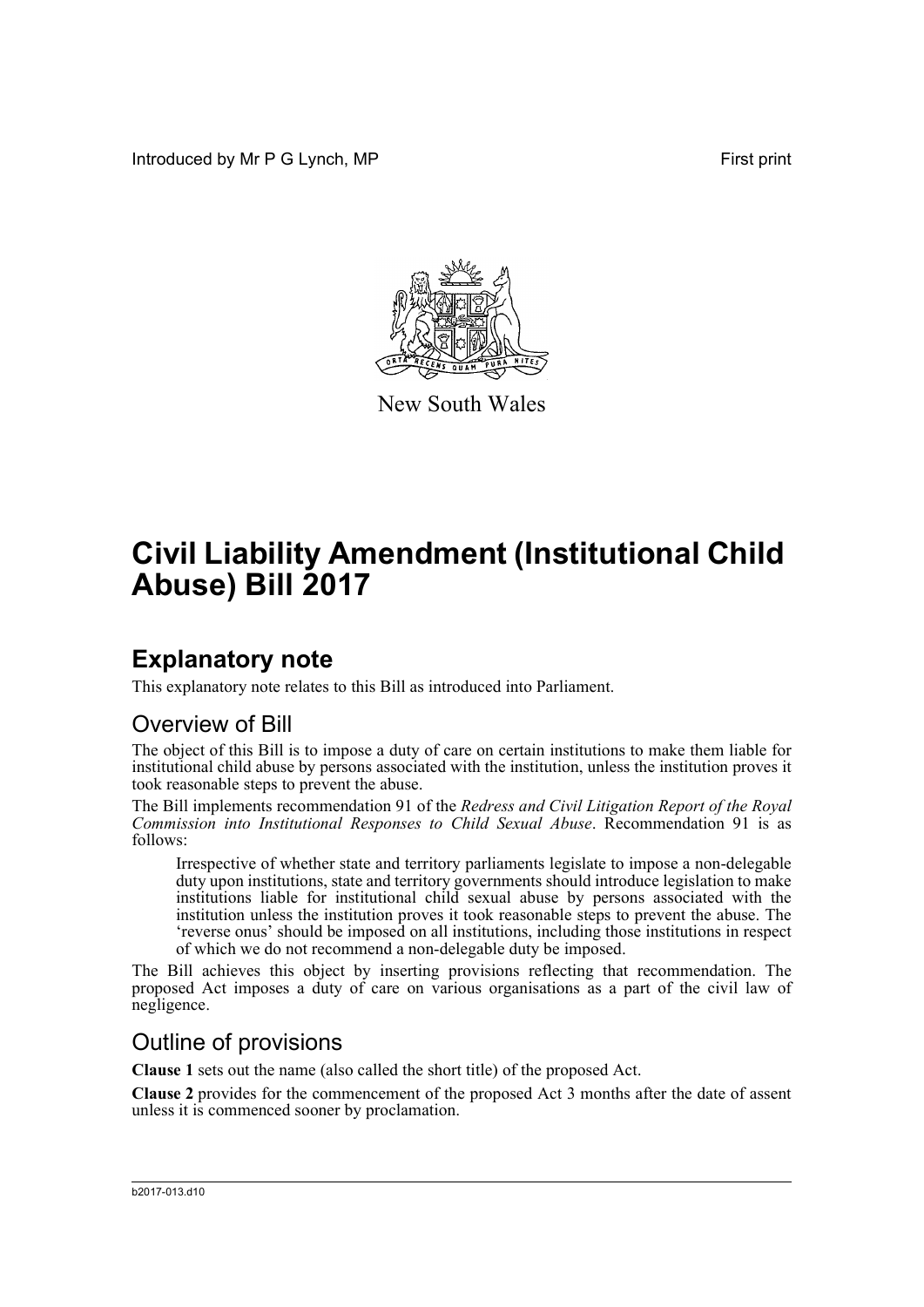### **Schedule 1 Amendment of Civil Liability Act 2002 No 22**

**Item [1]** of Schedule 1 to the Bill inserts proposed Part 13 into the *Civil Liability Act 2002*, consisting of proposed sections 74–80. The proposed Part 13 is broadly consistent with the *Wrongs Amendment (Organisational Child Abuse) Act 2017* of Victoria.

**Proposed section 74** contains definitions of terms used in the proposed Part 13, including:

- (a) a definition of *abuse*, which covers sexual abuse or physical abuse (or both) of a child and connected abuse, and
- (b) a definition of *relevant organisation*, which refers to the entities (whether public or otherwise) to which the proposed Part applies and covers any entity that exercises care, supervision or authority over children.

**Proposed section 75** provides an extended meaning of an *individual associated with a relevant organisation*. This term is defined for the purposes of the proposed Part 13, and is particularly relevant for the duty of care imposed by proposed section 76.

**Proposed section 76** imposes a duty of care on relevant organisations for child abuse committed by individuals associated with the organisation (see proposed section 76 (2)). The Bill provides for a "reverse onus of proof", so that the organisation is presumed to have breached the duty of care, unless it proves on the balance of probabilities that it took reasonable precautions to prevent the abuse (see section  $76(3)$ ).

**Proposed section 77** provides that section 5E (Onus of proof) does not apply to a claim brought in reliance on the duty in section 76. Section 5E provides "In proceedings relating to liability for negligence, the plaintiff always bears the onus of proving, on the balance of probabilities, any fact relevant to the issue of causation", which is inconsistent with proposed section 76.

**Proposed section 78** provides that section 5Q (Liability based on non-delegable duty) does not apply to a claim brought in reliance on the duty in section 76.

**Proposed section 79** provides that Division 5 (Recreational activities) of Part 1A does not apply to a claim brought in reliance on the duty in section 76 to the extent it relates to the abuse of a child during the course of or in connection with a recreational activity.

**Proposed section 80** provides that Part 5 (Liability of public and other authorities) does not apply to a claim brought in reliance on the duty in section 76, as it is not in keeping with the purpose of the proposed Part 13 for different standards to apply based on whether or not the relevant organisation is a public or other authority.

**Items [2] and [3]** of Schedule 1 to the Bill insert savings and transitional provisions. Item [2] enables savings or transitional regulations to be made. Item [3] makes it clear the proposed Part 13 applies to child abuse only if the abuse occurs after the commencement of the proposed Act.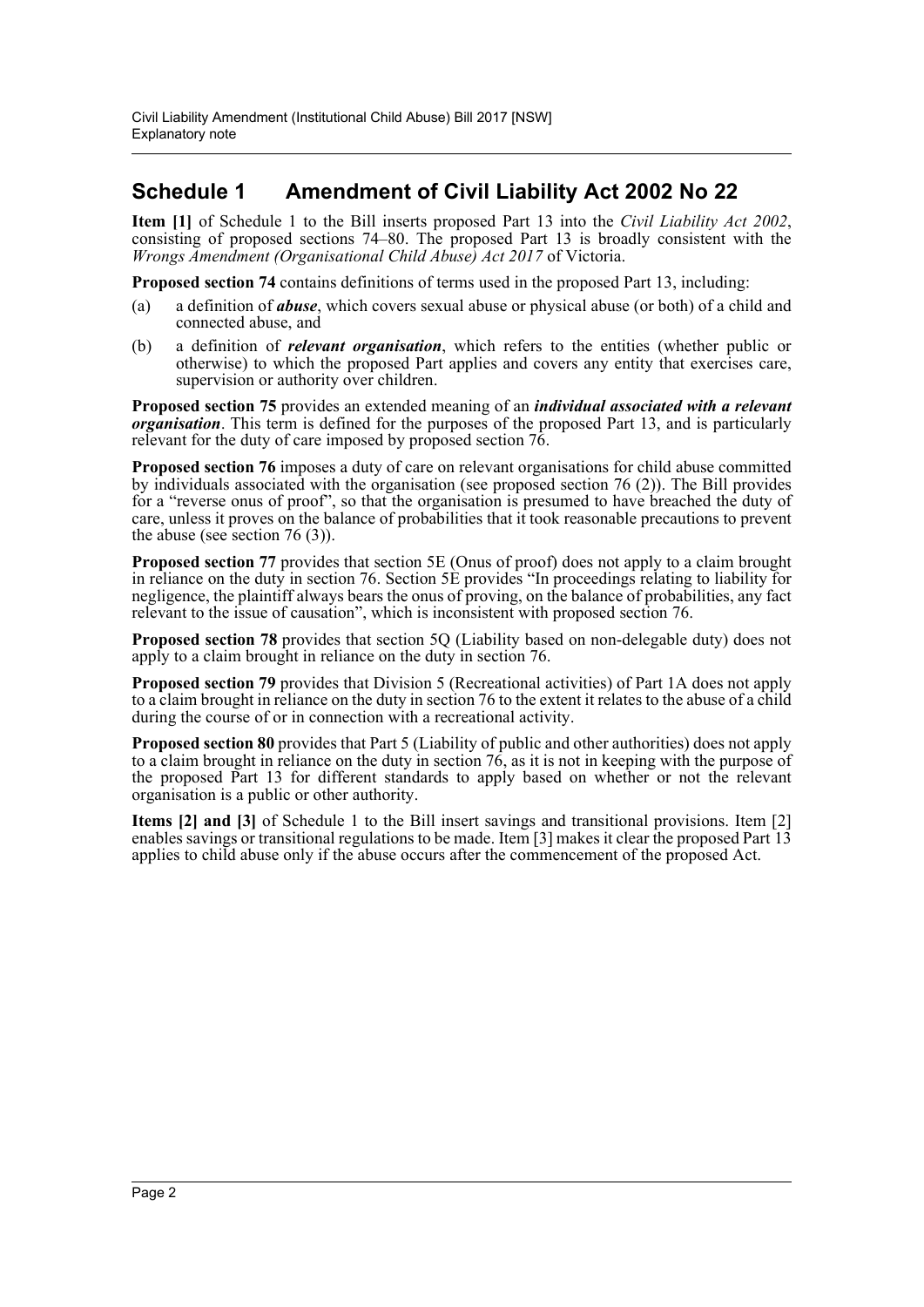Introduced by Mr P G Lynch, MP First print



New South Wales

# **Civil Liability Amendment (Institutional Child Abuse) Bill 2017**

## **Contents**

|            |   |                                             | Page          |
|------------|---|---------------------------------------------|---------------|
|            | 1 | Name of Act                                 | C             |
|            | 2 | Commencement                                | $\mathcal{D}$ |
| Schedule 1 |   | Amendment of Civil Liability Act 2002 No 22 |               |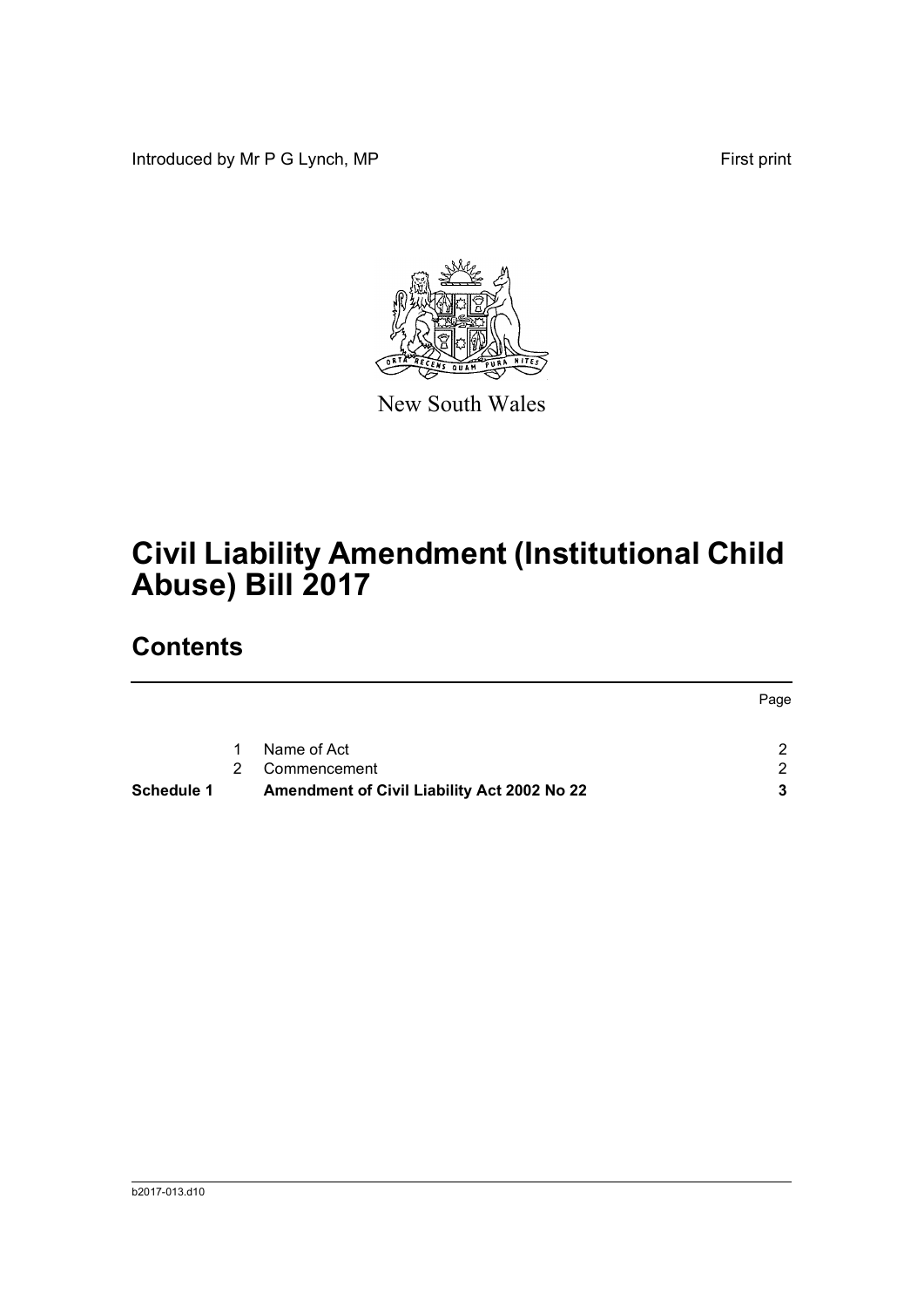

New South Wales

# **Civil Liability Amendment (Institutional Child Abuse) Bill 2017**

No , 2017

### **A Bill for**

An Act to amend the *Civil Liability Act 2002* to make institutions liable for the sexual or physical abuse of children committed by persons associated with those institutions; and for other purposes.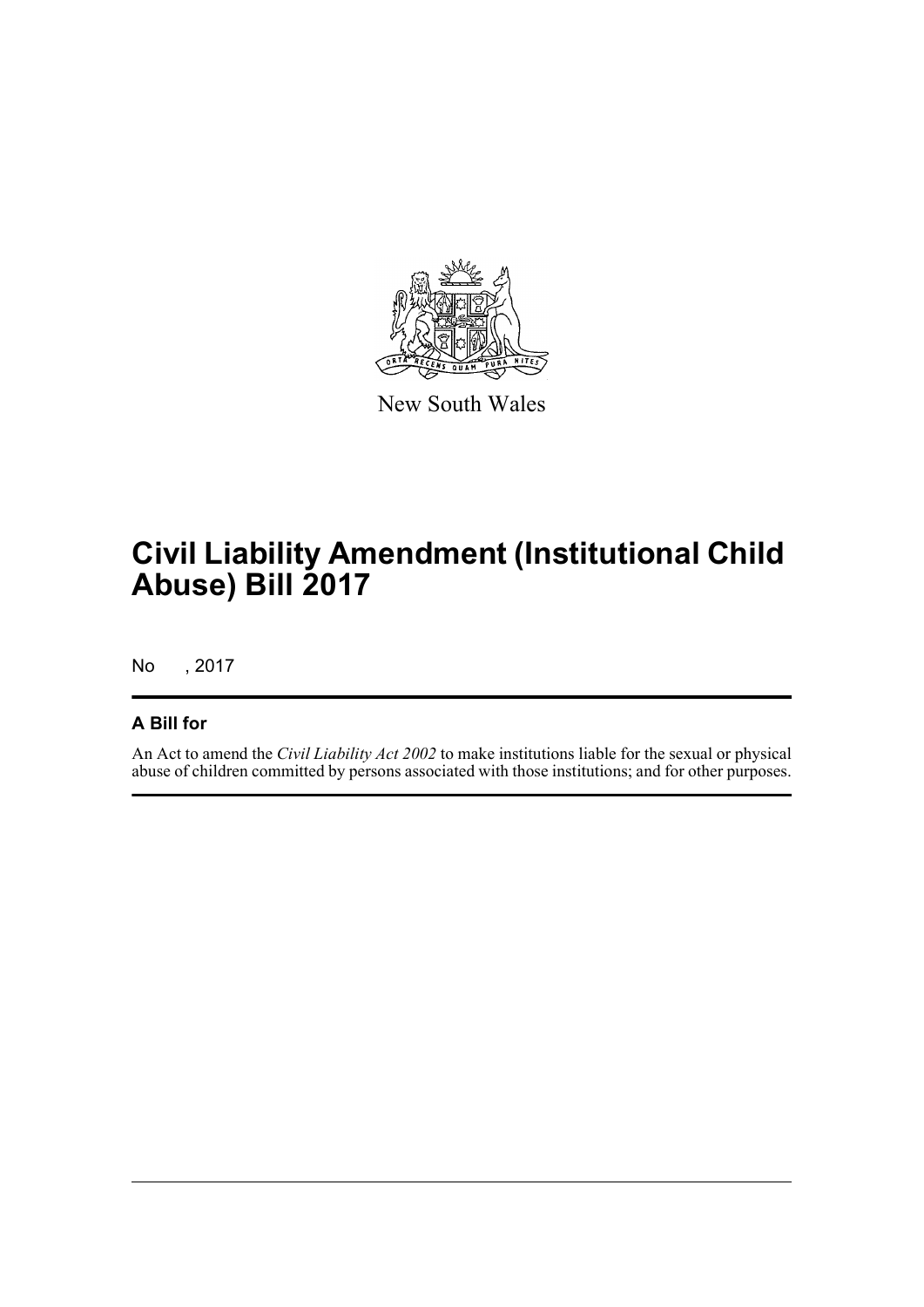<span id="page-4-1"></span><span id="page-4-0"></span>

| The Legislature of New South Wales enacts:                                                       |        |
|--------------------------------------------------------------------------------------------------|--------|
| Name of Act                                                                                      | 2      |
| This Act is the Civil Liability Amendment (Institutional Child Abuse) Act 2017.                  | 3      |
| <b>Commencement</b>                                                                              |        |
| This Act commences 3 months after the date of assent unless commenced sooner by<br>proclamation. | 5<br>6 |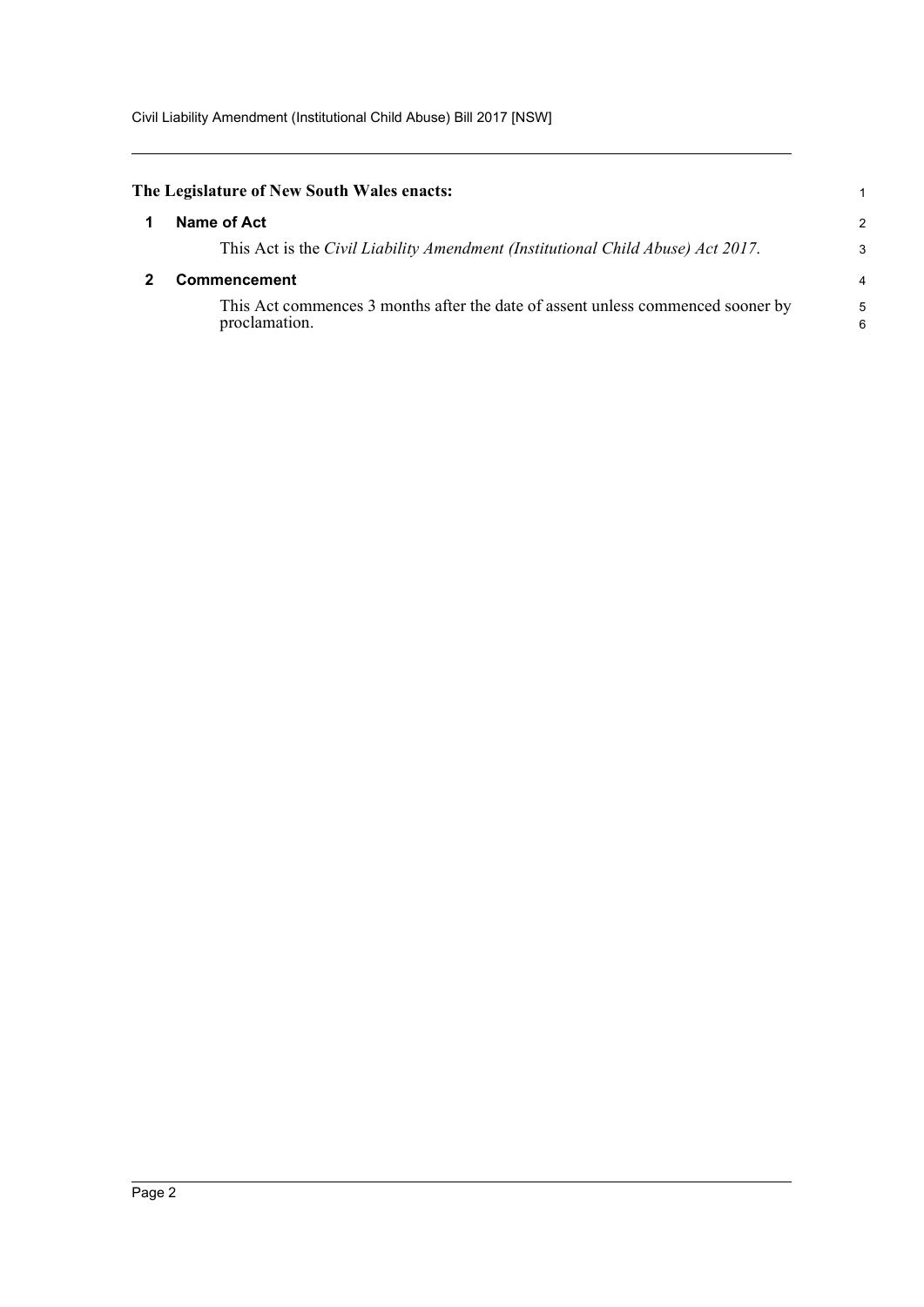<span id="page-5-0"></span>

|     | <b>Schedule 1</b> |                       |                    | <b>Amendment of Civil Liability Act 2002 No 22</b>                                                                                                                                                                                                      | $\mathbf{1}$         |
|-----|-------------------|-----------------------|--------------------|---------------------------------------------------------------------------------------------------------------------------------------------------------------------------------------------------------------------------------------------------------|----------------------|
| [1] | Part 13           |                       |                    |                                                                                                                                                                                                                                                         | $\overline{2}$       |
|     |                   | Insert after Part 12: |                    |                                                                                                                                                                                                                                                         | 3                    |
|     |                   |                       |                    | Part 13 Liability of organisations for child abuse                                                                                                                                                                                                      | 4                    |
|     |                   | <b>Division 1</b>     |                    | <b>Preliminary</b>                                                                                                                                                                                                                                      | 5                    |
|     | 74                |                       | <b>Definitions</b> |                                                                                                                                                                                                                                                         | 6                    |
|     |                   | (1)                   |                    | In this Part:                                                                                                                                                                                                                                           | 7                    |
|     |                   |                       |                    | <b>abuse</b> of a child means any of the following perpetrated against a person when<br>the person is under 18 years of age:                                                                                                                            | 8<br>9               |
|     |                   |                       | (a)                | sexual abuse,                                                                                                                                                                                                                                           | 10                   |
|     |                   |                       | (b)                | physical abuse,                                                                                                                                                                                                                                         | 11                   |
|     |                   |                       | (c)                | any other abuse <i>(connected abuse)</i> perpetrated in connection with<br>sexual abuse or physical abuse of the person (whether or not the<br>connected abuse was perpetrated by the person who perpetrated the<br>sexual abuse or physical abuse).    | 12<br>13<br>14<br>15 |
|     |                   |                       |                    | <i>authority</i> , in relation to a relevant organisation, includes any authority or                                                                                                                                                                    | 16                   |
|     |                   |                       |                    | ostensible authority that an individual associated with the relevant<br>organisation derives from the individual's association with the relevant                                                                                                        | 17<br>18             |
|     |                   |                       |                    | organisation.                                                                                                                                                                                                                                           | 19                   |
|     |                   |                       |                    | care order means a care order under the Children and Young Persons (Care<br>and Protection) Act 1998.                                                                                                                                                   | 20<br>21             |
|     |                   |                       |                    | <i>child</i> means a person who is under the age of 18 years.                                                                                                                                                                                           | 22                   |
|     |                   |                       |                    | <i>delegation</i> includes sub-delegation.                                                                                                                                                                                                              | 23                   |
|     |                   |                       |                    | individual associated with a relevant organisation-see section 75.                                                                                                                                                                                      | 24                   |
|     |                   |                       |                    | <i>physical abuse</i> does not include an act or omission committed in<br>circumstances that constitute:                                                                                                                                                | 25<br>26             |
|     |                   |                       | (a)                | a lawful justification or excuse to the tort of battery, or                                                                                                                                                                                             | 27                   |
|     |                   |                       | (b)                | any other lawful exercise of force.                                                                                                                                                                                                                     | 28                   |
|     |                   |                       | 1S:                | <i>relevant organisation</i> means an entity (other than the State) organised for<br>some end, purpose or work that exercises care, supervision or authority over<br>children, whether as part of its primary functions or activities or otherwise, and | 29<br>30<br>31<br>32 |
|     |                   |                       | (a)                | capable in law of being sued, or                                                                                                                                                                                                                        | 33                   |
|     |                   |                       | (b)                | the holder of an office established by or under an Act to which the right<br>to appoint is vested in the Governor or a Minister, or                                                                                                                     | 34<br>35             |
|     |                   |                       | (c)                | an entity forming part of the government sector within the meaning of<br>the Government Sector Employment Act 2013, or                                                                                                                                  | 36<br>37             |
|     |                   |                       | (d)                | a body corporate established for public purposes.                                                                                                                                                                                                       | 38                   |
|     |                   |                       |                    | <i>specified carer</i> means:                                                                                                                                                                                                                           | 39                   |
|     |                   |                       | (a)                | a foster carer of a child, or                                                                                                                                                                                                                           | 40                   |
|     |                   |                       | (b)                | an individual who is a family member of, or other person of significance<br>to, a child with whom the child is currently placed in out-of-home care<br>under the Children and Young Persons (Care and Protection) Act 1998.                             | 41<br>42<br>43       |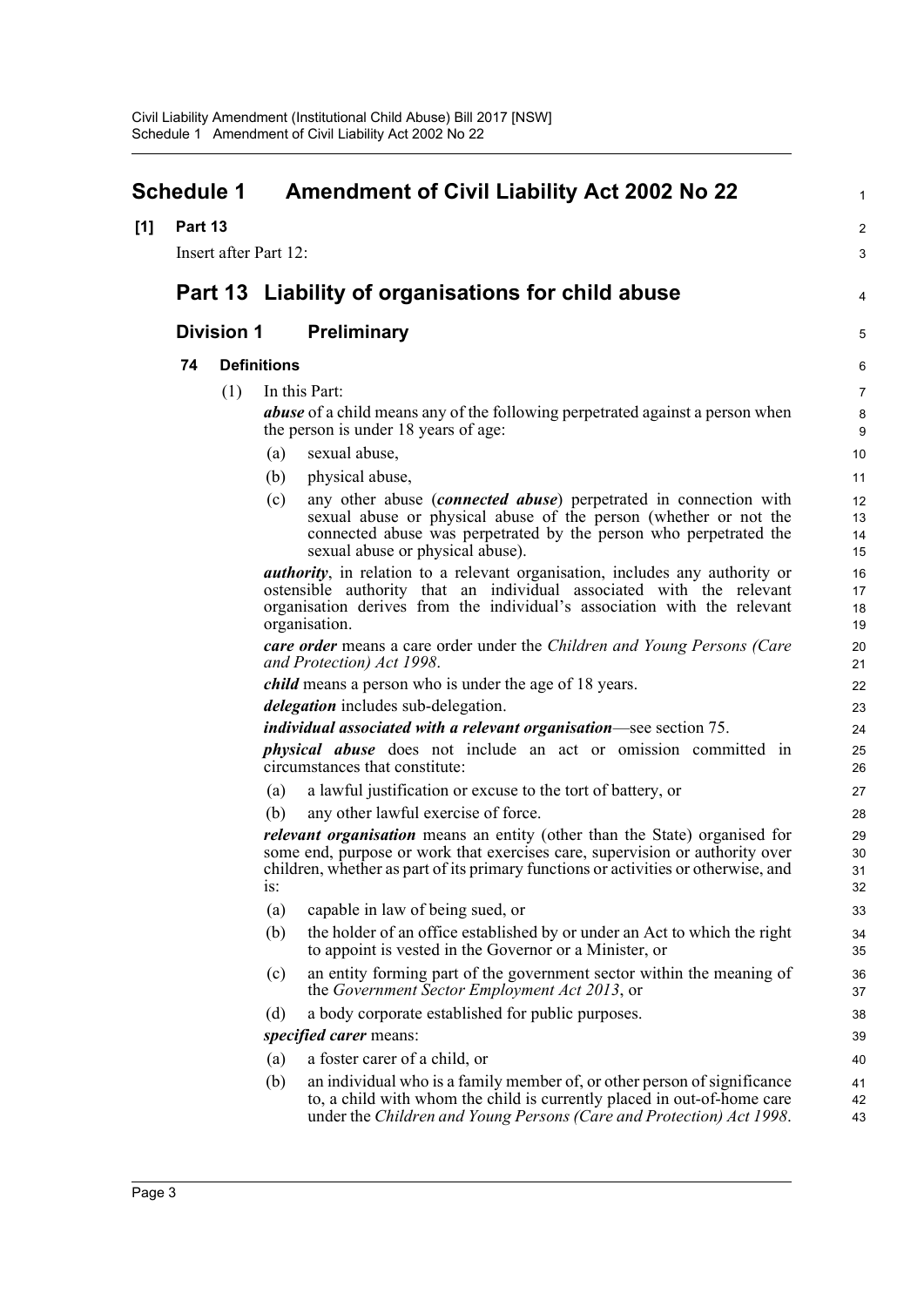(2) To remove doubt, connected abuse is abuse of a person only if both the connected abuse and the sexual abuse or physical abuse in connection with which it is perpetrated are perpetrated when the person is under 18 years of age.

28

#### **75 Extended meaning of an "individual associated with a relevant organisation"**

- (1) An *individual associated with a relevant organisation*:
	- (a) includes but is not limited to an individual who is an officer, office holder, employee, owner, volunteer or contractor of the relevant organisation, and
	- (b) if the relevant organisation is a religious organisation—includes but is not limited to a minister of religion, a religious leader, an officer or a member of the personnel of the religious organisation, and
	- (c) if the relevant organisation has delegated (the *delegator organisation*), by means of contract or otherwise, the care, supervision or authority over the child to whom the claim relates to any other organisation (the *delegate organisation*)—includes but is not limited to an individual who is referred to in paragraph (a) or (b) in relation to the delegator organisation or the delegate organisation, and
	- (d) if the relevant organisation has delegated, by means of contract or otherwise, the care, supervision or authority over the child to whom the claim relates to a specified carer and a final care order in respect of the child has not been made—includes but is not limited to:
		- (i) an individual who is referred to in paragraph (a) or (b) in relation to the relevant organisation, and
		- (ii) the specified carer.
- (2) An individual is not associated with a relevant organisation solely because the relevant organisation wholly or partly funds or regulates another organisation.

### **Division 2 Liability of organisations**

#### **76 Liability of organisations**

- (1) This section imposes a duty of care that forms part of a cause of action in negligence.
- (2) A relevant organisation owes a duty to take the care that in all the circumstances of the case is reasonable to prevent the abuse of a child by an individual associated with the relevant organisation while the child is under the care, supervision or authority of the relevant organisation.

**Note.** See section 75 as to when an individual is associated with a relevant organisation. In particular, section 75 (1) (c) and (d) extend the meaning of that concept in the case of delegation of the care, supervision or authority over a child to include another organisation or a specified carer.

- (3) In proceedings on a claim against a relevant organisation for damages in respect of the abuse of a child under its care, supervision or authority, on proof:
	- (a) that abuse has occurred, and
	- (b) that the abuse was committed by an individual associated with the relevant organisation,

the relevant organisation is presumed to have breached the duty of care referred to in subsection (2) unless the relevant organisation proves on the balance of probabilities that it took reasonable precautions to prevent the abuse in question. 45 46 47 48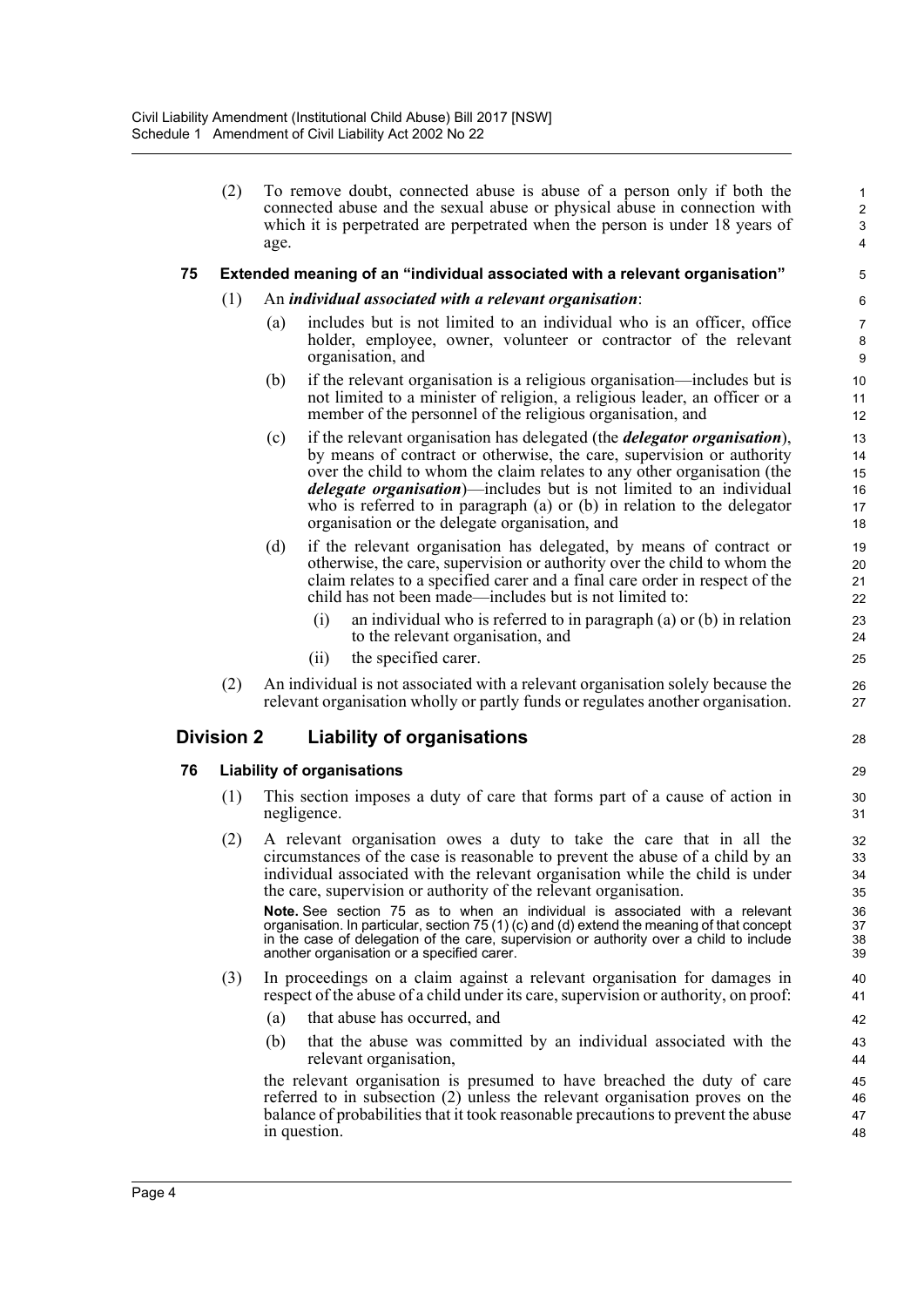|    |                   | <b>Note.</b> Reasonable precautions will vary depending on factors including but not limited<br>to:                                                                                                                                                                                                                                                                                                                                                      | $\frac{1}{2}$                    |  |
|----|-------------------|----------------------------------------------------------------------------------------------------------------------------------------------------------------------------------------------------------------------------------------------------------------------------------------------------------------------------------------------------------------------------------------------------------------------------------------------------------|----------------------------------|--|
|    |                   | (a) the nature of the relevant organisation, and                                                                                                                                                                                                                                                                                                                                                                                                         | $\mathbf{3}$                     |  |
|    |                   | (b) the resources that are reasonably available to the relevant organisation, and                                                                                                                                                                                                                                                                                                                                                                        | 4                                |  |
|    |                   | (c)the relationship between the relevant organisation and the child, and                                                                                                                                                                                                                                                                                                                                                                                 | $\mathbf 5$                      |  |
|    |                   | (d) whether the relevant organisation has delegated the care, supervision or<br>authority over the child to another organisation, and                                                                                                                                                                                                                                                                                                                    | 6<br>7                           |  |
|    |                   | (e)the role in the organisation of the perpetrator of the abuse.                                                                                                                                                                                                                                                                                                                                                                                         | 8                                |  |
|    | (4)               | If a claim names 2 or more relevant organisations as defendants, subsection $(3)$<br>applies to each relevant organisation separately.                                                                                                                                                                                                                                                                                                                   | 9<br>10                          |  |
|    | (5)               | In the case of a relevant organisation that is an entity forming part of the<br>government sector within the meaning of the <i>Government Sector Employment</i><br><i>Act 2013</i> , or another person or body acting on behalf of the State:                                                                                                                                                                                                            |                                  |  |
|    |                   | if the relevant organisation is capable in law of being sued—the relevant<br>(a)<br>organisation is the appropriate defendant for the purposes of a claim<br>brought in reliance on the duty in subsection $(2)$ , and                                                                                                                                                                                                                                   | 14<br>15<br>16                   |  |
|    |                   | if the relevant organisation is not capable in law of being sued-the<br>(b)<br>State is the appropriate defendant for the purposes of a claim brought in<br>reliance on the duty in subsection (2), and                                                                                                                                                                                                                                                  | 17<br>18<br>19                   |  |
|    |                   | (c)<br>any liability incurred by the relevant organisation by reason of<br>subsection $(2)$ is incurred by the State.                                                                                                                                                                                                                                                                                                                                    | 20<br>21                         |  |
|    | (6)               | Subsection (2) does not apply to abuse of a child committed by an individual<br>associated with a relevant organisation in circumstances wholly unrelated to<br>that individual's association with the relevant organisation.                                                                                                                                                                                                                            | 22<br>23<br>24                   |  |
|    | (7)               | If a relevant organisation has delegated, by means of contract or otherwise, the<br>care, supervision or authority over a child to whom the claim relates to another<br>organisation, subsection (2) does not apply to abuse of the child committed by<br>an individual associated with the delegate organisation in circumstances<br>wholly unrelated to that individual's association with the delegator<br>organisation or the delegate organisation. | 25<br>26<br>27<br>28<br>29<br>30 |  |
|    | <b>Division 3</b> | <b>Miscellaneous</b>                                                                                                                                                                                                                                                                                                                                                                                                                                     | 31                               |  |
| 77 |                   | <b>Application of section 5E</b>                                                                                                                                                                                                                                                                                                                                                                                                                         | 32                               |  |
|    |                   | Section 5E (Onus of proof) does not apply to a claim brought in reliance on the<br>duty in section 76.                                                                                                                                                                                                                                                                                                                                                   | 33<br>34                         |  |
| 78 |                   | <b>Application of section 5Q</b>                                                                                                                                                                                                                                                                                                                                                                                                                         | 35                               |  |
|    | (1)               | Section 5Q (Liability based on non-delegable duty) does not apply to a claim<br>brought in reliance on the duty in section 76.                                                                                                                                                                                                                                                                                                                           | 36<br>37                         |  |
|    | (2)               | The duty of care referred to in this Part owed by a relevant organisation<br>extends to the abuse of a child by an individual associated with the relevant<br>organisation to the extent (if any) that the duty is a non-delegable duty.                                                                                                                                                                                                                 | 38<br>39<br>40                   |  |
| 79 |                   | <b>Application of Division 5 of Part 1A</b>                                                                                                                                                                                                                                                                                                                                                                                                              | 41                               |  |
|    |                   | Division 5 (Recreational activities) of Part 1A does not apply to a claim<br>brought in reliance on the duty in section 76 to the extent it relates to the abuse<br>of a child by an individual associated with a relevant organisation during the<br>course of or in connection with a recreational activity.                                                                                                                                           | 42<br>43<br>44<br>45             |  |
|    |                   |                                                                                                                                                                                                                                                                                                                                                                                                                                                          |                                  |  |